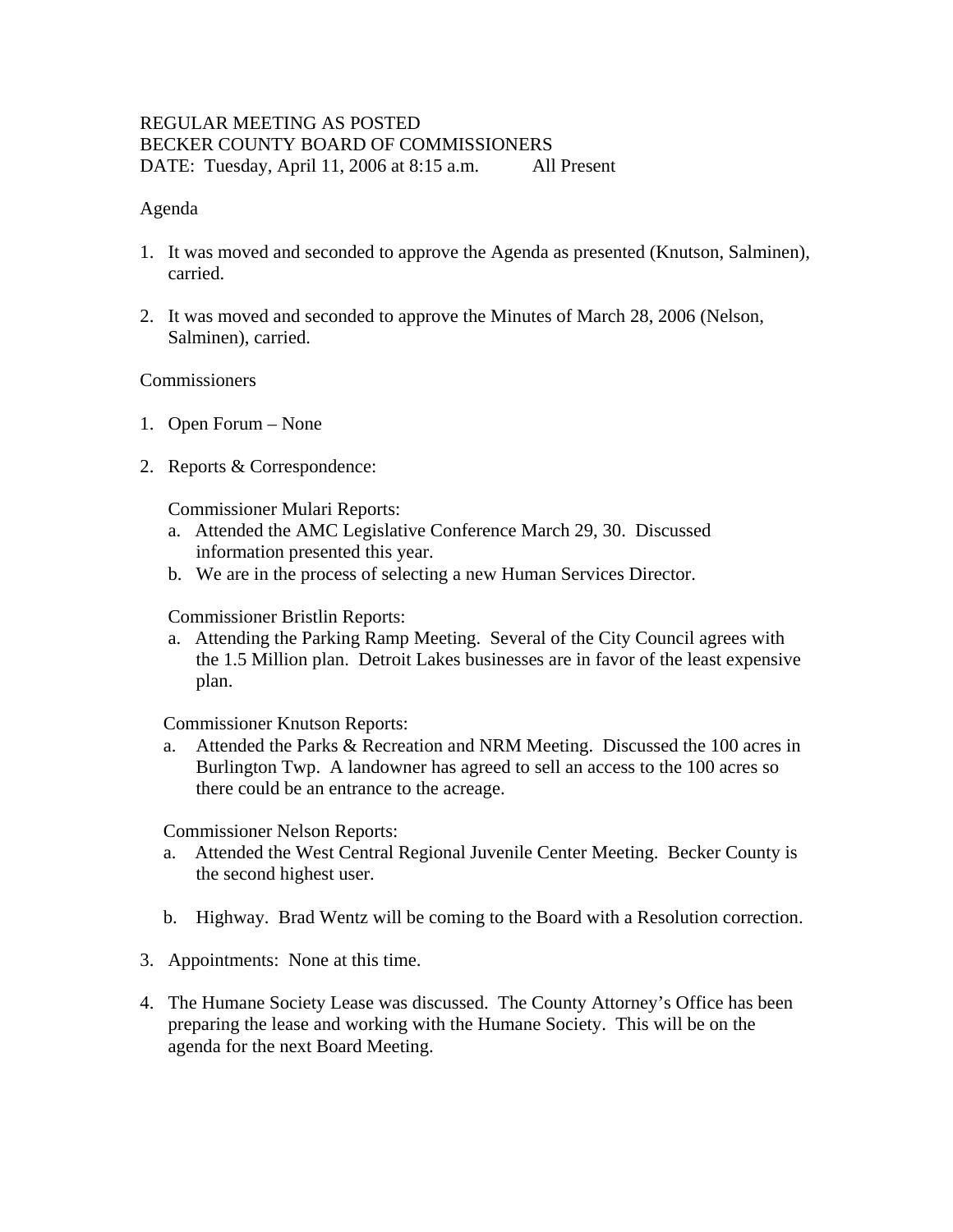#### Auditor

- 1. It was moved and seconded to approve the following Gambling Permits (Salminen, Bristlin), carried.
	- 1) Becker County Agricultural Society at the Becker County Fair Grounds on July 26 – 29, 2006, City of Detroit Lakes.
	- 2) Cormorant Lakes Sportsman's Club at the Pub, 10790 Co Hwy 5, Pelican Rapids, MN 56572, Cormorant Twp.
	- 3) Cormorant Lakes Sportsman's Club at The Conservation Center, 18587 Sportsman's Rd., Audubon, MN. 56511, Lake Eunice Twp.
	- 4) Cormorant Lakes Sportsman's Club at Pit 611, 15057 Co. Hwy 11, Audubon, MN 56511, Lake Eunice Twp.
	- 5) Cormorant Lakes Sportsman's Club at Swanies Resort & Campground, 12668 Co. Hwy 5, Lake Park, MN 56554, Cormorant Twp.
- 2. It was moved and seconded to approve the following On/Sale (including Sunday) Liquor License Renewals (Salminen, Bristlin), carried.
	- 1) Wayne M. Crawford, Sunlite Bar-N-Grill, Inc., 21001 Co Hwy 21, Detroit Lakes, MN, Detroit Twp.
	- 2) Jeffrey A. Krueger, Horseshoe Inc,. Soo Pass Restaurant & Saloon, 25526 Co Hwy 22, Detroit Lakes, MN 56501, Lake View Twp.
	- 3) Robert E. Beck, Broken Wheel 3, 28068 State Hwy 34, Detroit Lakes, MN 56501, Detroit Twp.
	- 4) Resort Management Corp., Forest Hills Golf & R.V. Resort, 22931 185th St., Detroit Lakes, MN 56501, Audubon Twp.
- 3. It was moved and seconded to approve a New On/Sale (including Sunday) Liquor License for Mercil, Inc. (% Michael, T. Mercil) – DBA: Little Easy on the Green (formerly Country Club Dining), 24962 Co Hwy 22, Detroit Lakes, MN 56501, Lake View Twp. (Salminen, Nelson), carried.
- 4. It was moved and seconded to approve the following Combination On/Off Sale (including Sunday) Liquor License Renewals (Salminen, Nelson), carried.
	- 1) Richard D. Curley, Curley's on Cotton Lake, Inc., 20762 County Hwy 29, Rochert, MN 56578, Erie Twp.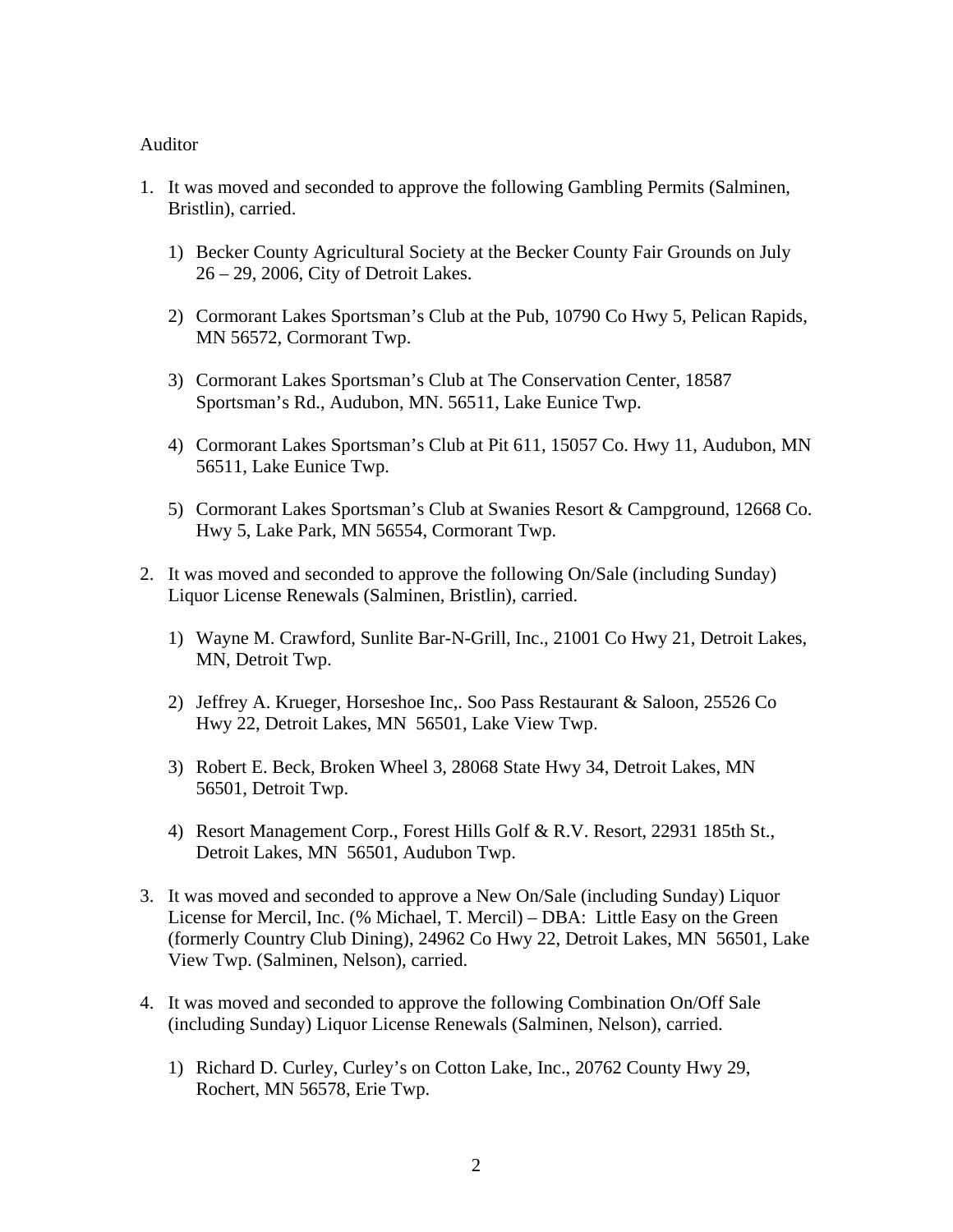- 2) Joy M McNamara, County 17 Club, Inc., 11284 County Hwy 17, Detroit Lakes, MN 56501, Lake View Twp.
- 5. It was moved and seconded to approve a Wine & Strong Beer Renewal for Fair Hills, Inc (% Beth A. Schupp, Wildflower Golf Course, 19790 County Hwy 20, Detroit Lakes, MN 56501, Lake Eunice Twp. (Nelson, Bristlin), carried.
- 6. It was moved and seconded to approve the following Off/Sale 3.2 Beer License Renewals (Salminen, Bristlin), carried.
	- 1) Robert E. Beck, Broken Wheel 3, 28068 State Hwy 34, Detroit Lakes, MN 56501, Detroit Twp.
	- 2) Wayne M. Crawford, Sunlite Bar-N-Grill, Inc., 21001 Co Hwy 21, Detroit Lakes, MN 56501, Detroit Twp.
- 7. It was moved and seconded to approve the following Combination On/Off 3.2 Beer License Renewals (Nelson, Bristlin), carried.
	- 1) Fair Hills, Inc. (% Beth A. Schupp), Wildflower Golf Course, 19790 County Hwy 20, Detroit Lakes, MN 56501, Lake Eunice Twp.
	- 2) Anne E. Buelow, Jolly Fisherman Resort, 39126 Jolly Fisherman Road, Waubun, MN 56589, Round Lake Twp.
	- 3) Horseshoe, Inc. (%Jeff Krueger), Soo Pass Ranch, 25526 Co Hwy 22, Detroit Lakes, MN 56501, Lake View Twp.
	- 4) Ernest H. Swanson, Swanies, 12668 Co Hwy 5, Lake Park, MN 56554, Cormorant Twp.

### Finance Committee

- 1. It was moved and seconded to approve the Claims with the following exception: One time authorization for the payment of two employee expense reimbursements not having the original receipts but provided copies of the receipts. (Jeff Swanson and John Warling) and Clarification of the date of environmental meeting for Bob Bristlin (Nelson, Salminen), carried.
- 2. Sheriff's Department. Personnel Requests: Sheriff Temporary Federal Boat & Water and Temporary Bailiff Replacement. Boat & Water Grant for \$7,500. Recommend to approve.
- 3. Human Services Capital Requests: Laser Jet Printer and (2) new vehicles Ford Taurus. Recommend to approve.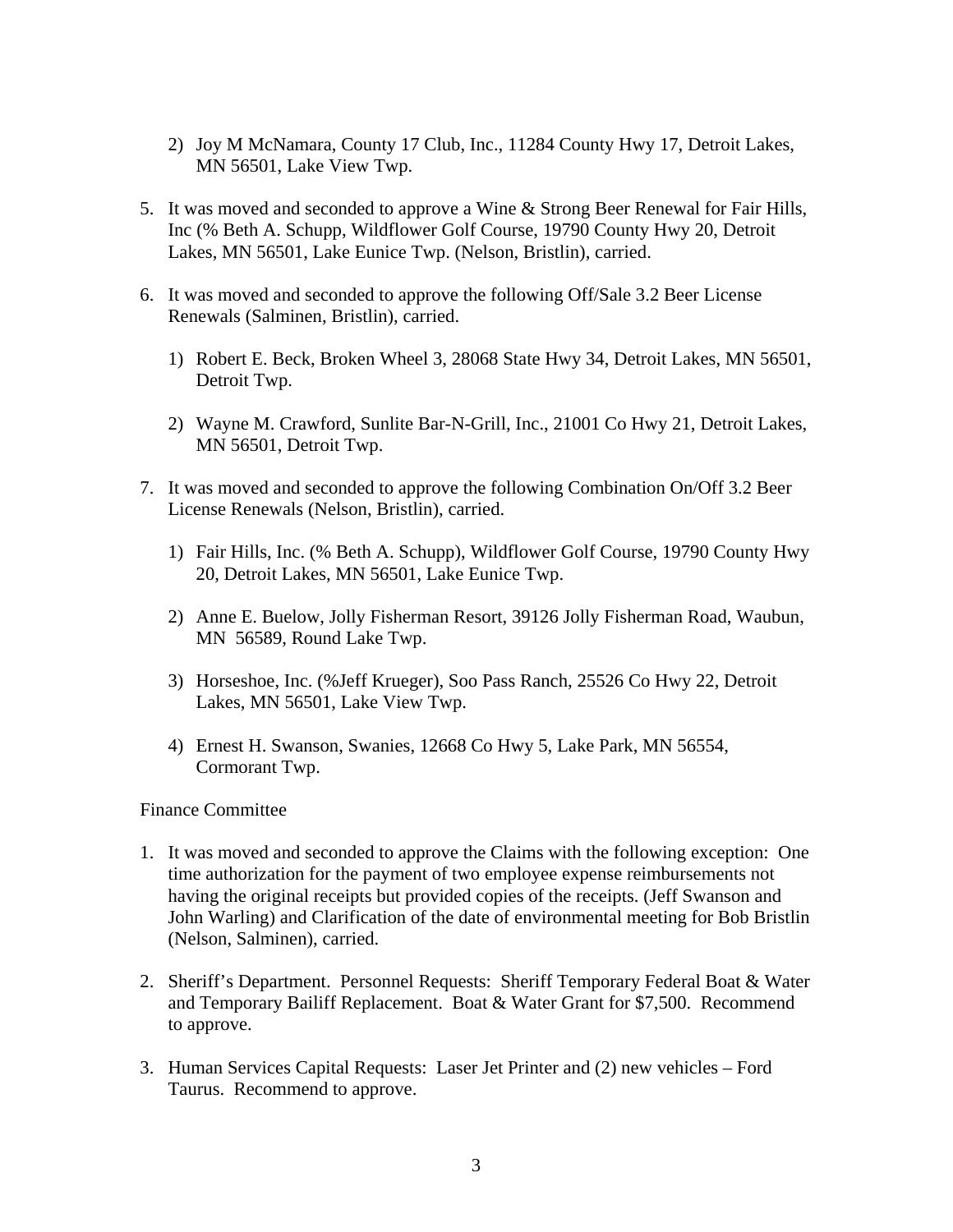- 4. It was moved and seconded to accept the Investment Summary and Cash Comparison for February (Salminen, Bristlin), carried.
- 5. It was moved and seconded to approve to contract with Official Payments Corporation (OPC) for online property tax payments. This contract was reviewed by Joe Evans, County Attorney (Salminen, Nelson), carried.
- 6. NRM. Request to purchase an item less than \$500 for an ATV Winch. This item is for information only, no Board action is required.
- 7. Highway 911 Sign Fee: Current charges are \$12 for the sign and post and an additional \$8 for installation. The proposal is to charge \$20 and \$25 respectively. Recommended to approve. Emergency check for \$22,000 for right of way approved.

### Ag Inspector Report/Brad Grant

A report was given on the activities Soil & Water has carried out in relation to the Ag Inspector Program for Becker County. Reports will be provided at the end of the year.

#### Human Services

- 1. It was moved and seconded to approve the Agenda with the addition of the purchase of (2) Ford Taurus Cars, the purchase of (1) Color Printer and the Transit Building Update (Salminen, Bristlin), carried.
- 2. It was moved and seconded to accept the Family Services, Adult Services and Probation Placement Reports (Bristlin, Salminen), carried.
- 3. It was moved and seconded to approve the Human Services Claims (Salminen, Bristlin), carried.
- 4. It was moved and seconded to approve the Community Health Claims (Salminen, Bristlin), carried.
- 5. It was moved and seconded to approve the Capital Purchase of the purchase of (2) Ford Taurus Cars in the amount of \$31,264 (Salminen, Bristlin), carried.
- 6. It was moved and seconded to approve the Capital Purchase of (1) Colored Printer in the amount of \$700 (Salminen, Bristlin), carried.
- 7. It was moved and seconded to accept a report was given on Transit Ridership for March. The count is up 27.5% or at 3,594 (Salminen, Bristlin), carried.
- 8. It was moved and seconded to approve the Transit Claims (Knutson, Salminen), carried.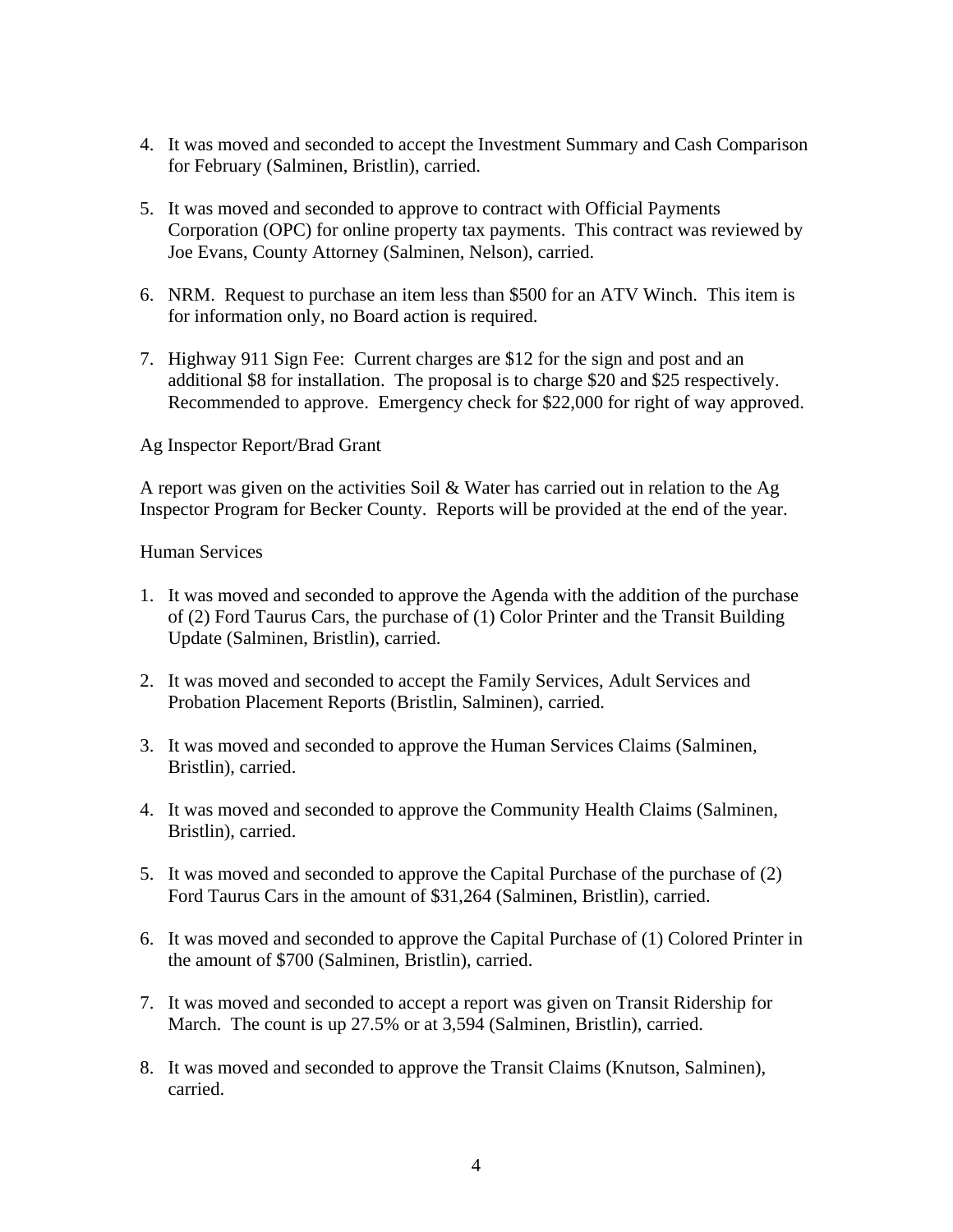9. Rusty Haskins, Transit Supervisor, received correspondence from MN/DOT that grants approval for the new transit building.

# **Sheriff**

- 1. It was moved and seconded to pass Resolution No. 04-06-1H, authorizing the County Administrator to sign an agreement with the State of MN to apply for the 2006 Outstate Boating Enforcement Supplement Agreement (CFDA#20.005) with an allocation of \$7,500 (Nelson, Knutson), carried.
- 2. It was moved and seconded to pass Resolution No. 04-06-1B, to hire a temporary fulltime Boat & Water Deputy (Salminen, Bristlin), carried.
- 3. It was moved and seconded to pass Resolution No. 04-06-1I, to hire a Temporary Bailiff Replacement (Salminen, Bristlin), carried.

## NRM

- 1. It was moved and seconded to approve to set the Base Pit Run Aggregate Price at \$0.50/cubic yard (Salminen, Knutson), carried.
- 2. It was moved and seconded to approve to accept the Seedling Planting Labor Bid from Superior Forestry Service, Inc at \$56.44/thousand (Knutson, Bristlin), carried.
- 3. It was moved and seconded to approve a Reforestation Grant with the MN-DNR in the amount of \$27,000, designed to increase regeneration efforts on county land (Salminen, Bristlin), carried.
- 4. It was moved and seconded to approve the License Agreement for use of MN-DNR for the use of the MN Natural Heritage database (Salminen, Bristlin), carried.
- 5. It was moved and seconded to advertise for bids for Grounds Maintenance of its parks, public accesses, public beaches, wayside rests and other recreational facilities. The proposed contract also covers grounds maintenance at (3) Highway Department maintenance shops, (3) retention ponds and a recreational trail (Salminen, Knutson), carried.

# Highway

1. It was moved and seconded to approve the addition to the Agenda to rescind Resolution No. 03-06-1C and Resolution No. 03-06-1F due to errors and omissions found in the list of accepted vendors (Nelson, Salminen), carried.